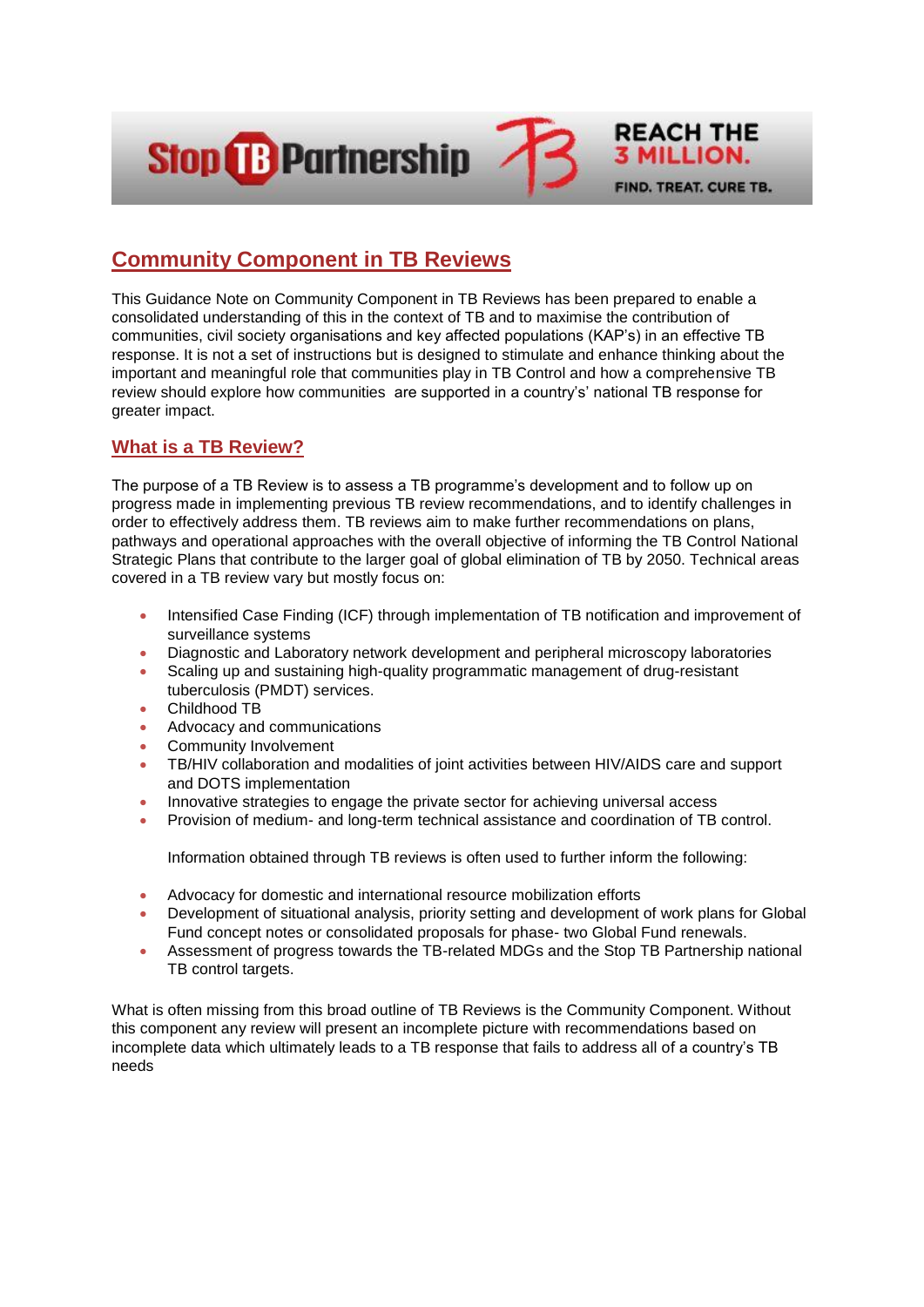# **What is the added value of Communities in the TB response?**

Communities play an important role in addressing TB for the mere fact that they are the one who experience the lived reality of being affected by TB. This role is increasingly important due to the shift in understanding the need for integrated programming and delivery — not just of the biomedical side of health services but also of the social, education, legal services and economic support impact to accessing TB services. Community-based organizations and networks have thus a vital role to play in the development of such integrated and community-driven approaches to delivering health. In this context there are many services, and activities that communities deliver and take innovative approaches to:

- **Advocacy:** A function often misunderstood as negative and confrontational by governments and decision makers. However, advocacy has a positive role in highlighting TB and keeping it visible amongst many competing priorities. It is also important for encouraging legislative reform to remove barriers that impede certain KAP's to comfortably and safely access TB services, vital in the broader context of public health. The 'watchdog' function, so often undertaken by communities, particularly around quality of TB services, procurement and stock outs (of TB drugs), stigma and discrimination mitigation is an important and valuable conduit for reality based evidence that can inform the National TB Planning in service improvements.
- **Lived Experience:** The day to day experiences of communities with TB bring an understanding of what will and what will not work. Communities understand 'how' to deliver services effectively and to reach marginalised and hidden population groups. For example in certain regions women suffer disproportionately the consequences of TB even though TB affects men and women equally. They are often the last to get medical care and there are cultural and social barriers that negatively impact on a woman's access to TB services in such conditions. Communities groups that work closely with women or are run by women are vital for developing interventions that accommodate and address the specific TB needs of women.
- **Program Accountability:** There are community based systems that work towards making TB services accountable for example in. Peru and other countries have community groups that meet and inform TB services such as Community Advisory Boards who are active around new TB drugs, assessing plans for clinical trials, overseeing research and advocating for price reductions. At a sub-regional level there may be Community Health Committees with a primary focus on access to TB treatment.
- **Direct Provision of Health services:** Communities also provide many services in collaboration with health services as well as separately. Communities participate in TB screening programmes, including supporting efforts for integrated screening of child health; they support retention in treatment programmes, including adherence support; they lead on stigma mitigation efforts and are often catalysts for change in attitudes and practices; they connect people to services; are flexible and responsive to needs and are important factors in what happens beyond the walls of the clinic. Communities support the continuum of care – from diagnosis, through treatment and ongoing care and support. Importantly, they disseminate TB prevention and risk reduction information in simple and easily understood language and empower people to be more TB aware, particularly among key affected populations.

With communities undertaking all of this work it is essential that the community component is included in TB Reviews. It is important that TB Reviews are balanced and look at both Health Services as well as the community services that support, reinforce and fill the service gaps that mainstream services are unable to cover.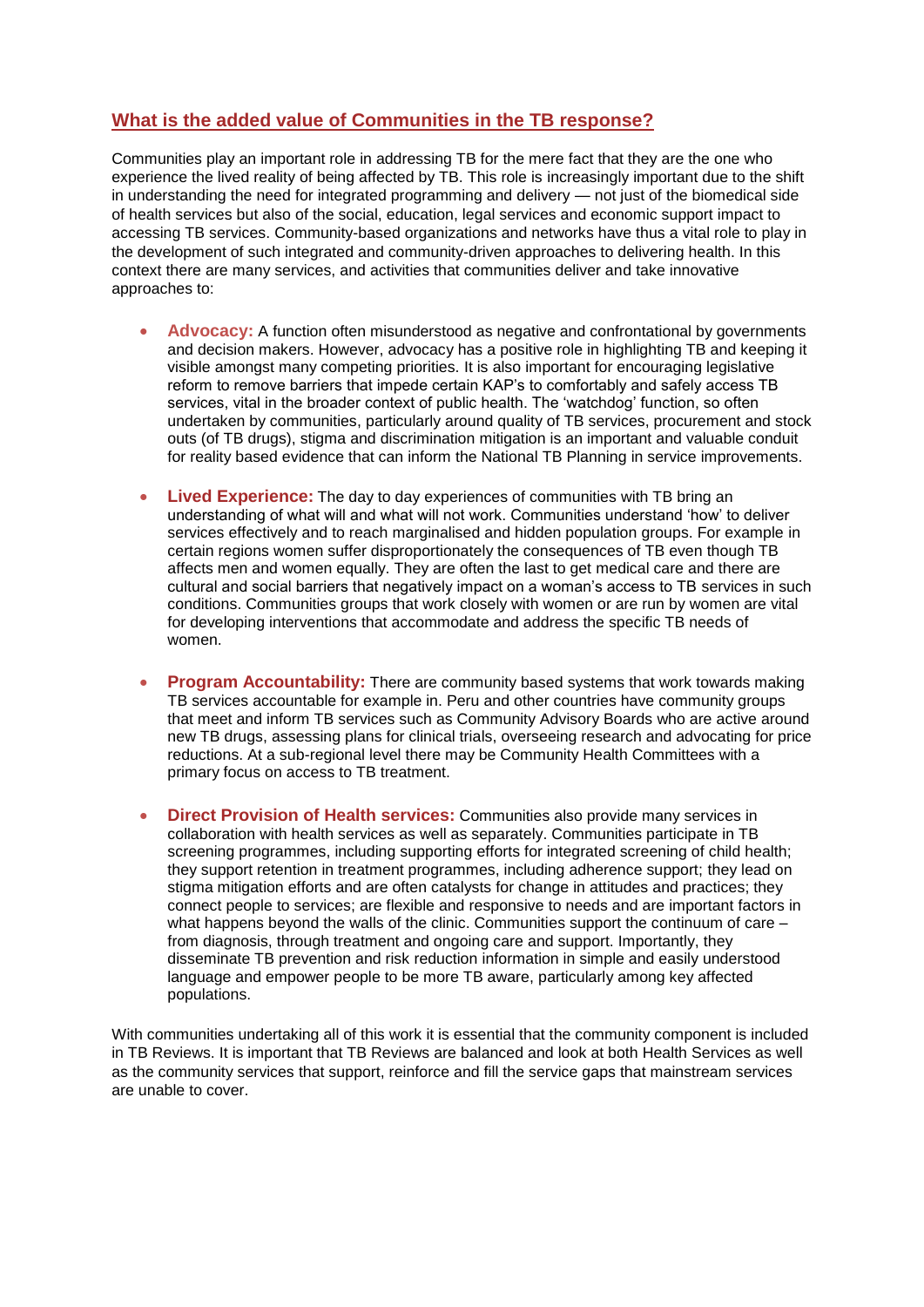# **Involving Communities in TB Reviews**

- **Communities as an integral part of the TB Review process:** The best approach is to include a community representative in all of the teams that are commissioned to undertake the TB Review. For example if there are six teams there should be a community representative in each one. This would help to mainstream community issues throughout the whole process and to ensure that the community components are addressed by each team. It would also help sensitise the review teams to community issues and enable 'buy in' to the importance of the community component. Close collaboration between community/ civil society organisations with the WHO Country Office and National TB Control Programme would help communities negotiate space on the TB Review Teams.
- **Community engagement needs to be budgeted for** and consideration should be given to capacitating community experts to understand the Review Process so that their participation is effective. This could be achieved through a one day training workshop for example and consideration could also be given to sensitising all reviewers on the importance of the community component.
- **•** The Terms of Reference for the Team Leaders should include the requirement to support/facilitate the effective involvement of community representatives in the review process.
- It is key to ensure that Community Experts within the review teams are involved at every stage of the review process: Pre-review, planning and preparation, data collection, findings, recommendations and response.
- Furthermore it is important to develop review methodologies that are enabling because patient and community outreach discussions in clinics can often can serve the opposite purpose and instead isolate and stigmatise community members rather than encourage engagement. Therefore the process would be strengthened by assessing the most enabling methodologies, depending on the context. For instance including patient focus groups may be the best approach in certain settings in Africa and Asia while one to one patient interviews may be the preferred approach in certain settings.

These are simple and relatively straightforward actions that would help ensure that communities are meaningfully involved in any TB review process and would be further strengthened by modifying the guidance on methodology to reflect these actions.

# **Framing the Community Component Questions**

While the best approach is the inclusion of TB Community Experts in TB reviews, understanding the work that communities do in any area of TB control should not be the domain of TB community experts alone but needs to systematically be main streamed to all other experts involved with reviews. Ultimately each area of TB work should be looking at the community contribution where relevant. This final section thus looks at the kind of questions that should be considered when undertaking the TB Review as a whole in order to mainstream the contribution of communities. It is not a prescriptive list, and not all questions may be relevant to every country, but it is designed to stimulate thinking about the kind of information needed to gain a clear understanding of the range and effectiveness of the community component of any TB response.

#### *NB: These questions below should be considered even if a community representative is unable to be a part of the specific technical team.*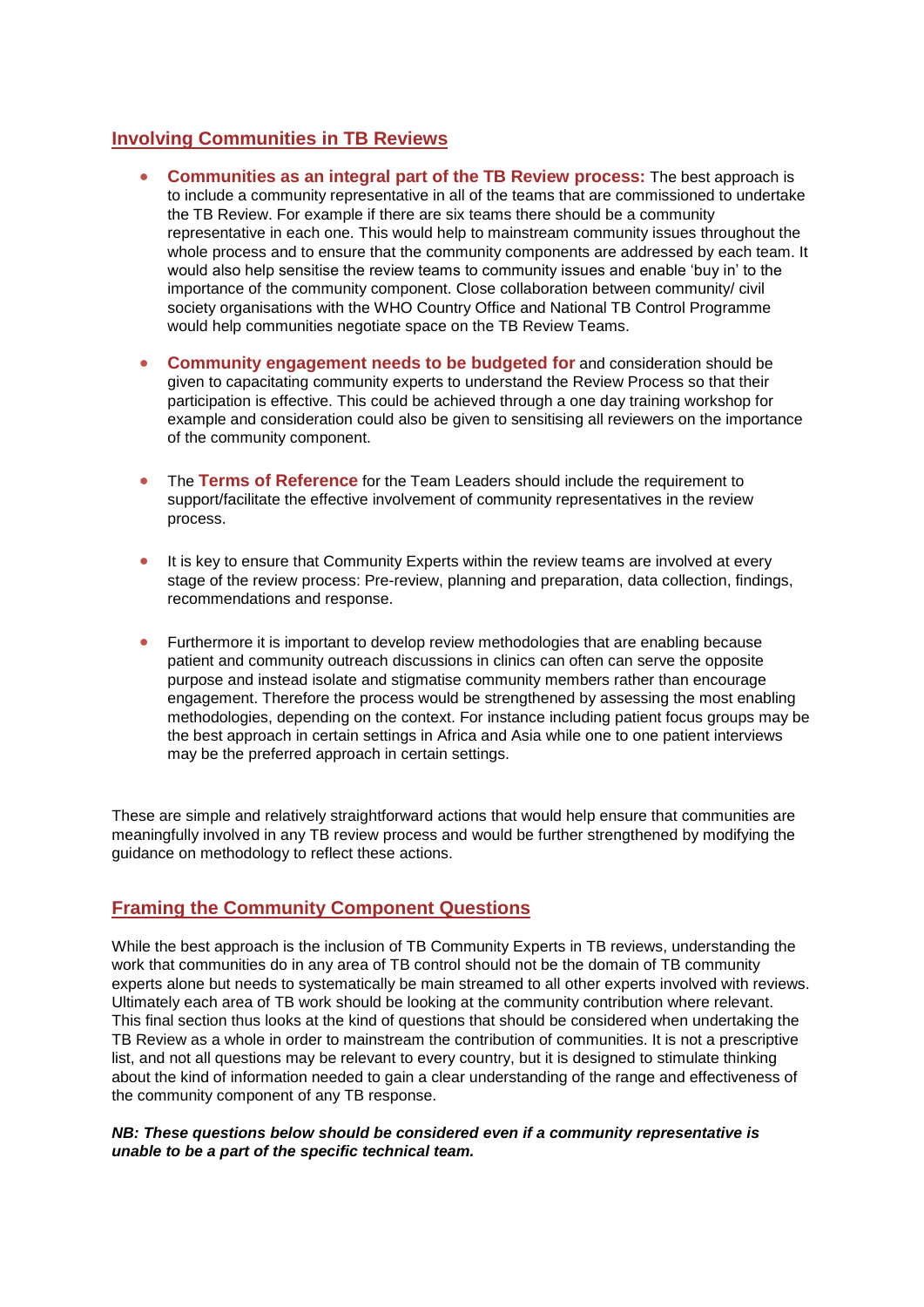- Community Experts should ensure specific questions are asked and information gathered that relate to key affected populations.
- Are key affected populations identified and through which process are they identified?
- Are key affected populations the focus of the TB programme interventions?
- What are the plans for addressing the specific needs of key affected populations?
- Have these plans been developed in consultation with key affected populations and organisations who work with them?
- Is there an enabling environment for the inclusion of key affected populations in planning and implementation of TB programmes and at which level?
- How will TB care delivery be measured and monitored in the key affected population groups?
- There are several additional areas for inclusion of community components however, below are *Community Component Questions* which are provided for guidance in the priority areas of Prevention, Intensified Case Finding, Diagnosis Treatment, and TB/HIV Co-infection.

## *Prevention*

- Do community infection control programmes exist?
- Do they adequately reach hard to access, hidden and key affected population groups?
- What TB prevention activities are there at community level?
- What are the activities at community and household level and who is delivering them?
- Are HIV organisations active in TB prevention initiatives?
- Is there a dedicated budget for community activities linked to the overall area of prevention?

## *Intensified Case-Finding*

Questions here should be about determining the extent of community involvement?

- What ICF activities are there at community and household level and who is delivering them?
- What is the level of knowledge of TB Symptoms, especially among KAP's?
- Where and how does case finding occur and any barriers to effective case finding?
- Are there specialised services targeting hard to reach, hidden or Key Affected Populations?
- Are HIV organisations screening for TB? Are ICF programmes integrated for example with Harm Reduction, HIV and maternal and new-born child health programmes?
- Is there a budget for community activities in this section?

## *Diagnosis*

- The review should be looking at how accessible diagnostic services, particularly for KAP's?
- The existence of any formal or informal community based referral system for KAP's?
- Are the monitoring and evaluation tools available to capture the number of community referrals? Are Health Care Workers sensitised to deal appropriately with KAP's?
- Is there sufficient education around sputum collection and what role do community based organisations play in collecting sputum?
- What is the communication process around Lab results and what are the timings associated with this?
- Are there effective referral, tracking and feedback systems in place?
- Is the contribution of community based organisations measured and captured?
- Is there a dedicated budget for community activities linked to the area of diagnosis?